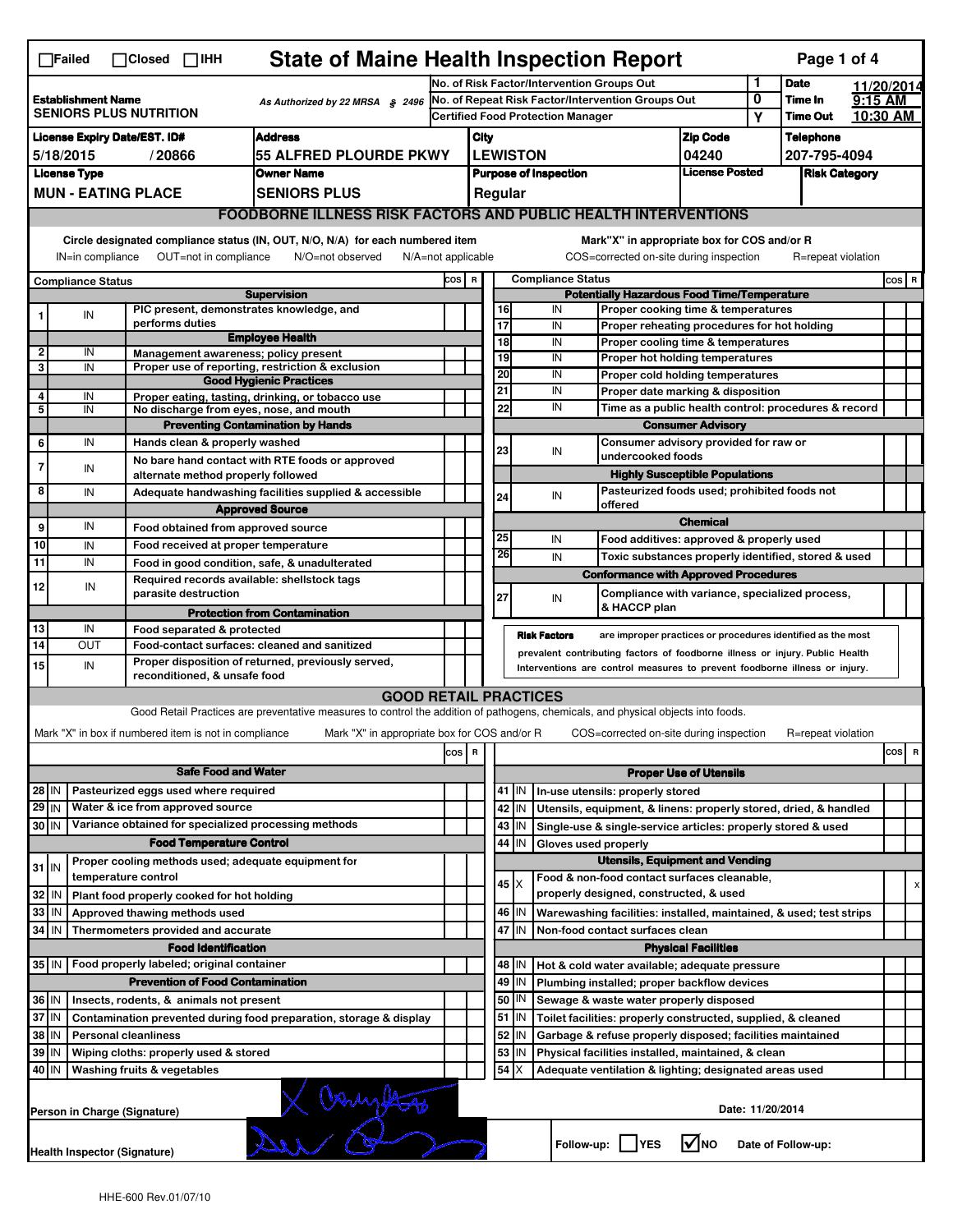|                                                                                                 | Page 2 of 4        |    |                                 |                                 |              |  |                   |                                  |  |  |
|-------------------------------------------------------------------------------------------------|--------------------|----|---------------------------------|---------------------------------|--------------|--|-------------------|----------------------------------|--|--|
| <b>Establishment Name</b><br><b>SENIORS PLUS NUTRITION</b>                                      |                    |    | As Authorized by 22 MRSA § 2496 | 11/20/2014<br><b>Date</b>       |              |  |                   |                                  |  |  |
| License Expiry Date/EST. ID#<br><b>Address</b><br>55 ALFRED PLOURDE PKWY<br>5/18/2015<br>/20866 |                    |    |                                 | City / State<br><b>LEWISTON</b> | /ME          |  | Zip Code<br>04240 | <b>Telephone</b><br>207-795-4094 |  |  |
| <b>Temperature Observations</b>                                                                 |                    |    |                                 |                                 |              |  |                   |                                  |  |  |
| Location                                                                                        | <b>Temperature</b> |    |                                 |                                 | <b>Notes</b> |  |                   |                                  |  |  |
| rice                                                                                            | 174                | HH |                                 |                                 |              |  |                   |                                  |  |  |
| hot water                                                                                       | 110 plus           |    |                                 |                                 |              |  |                   |                                  |  |  |
| wash                                                                                            | 150                |    |                                 |                                 |              |  |                   |                                  |  |  |
| eggs                                                                                            | 40                 |    |                                 |                                 |              |  |                   |                                  |  |  |
| botter                                                                                          | 40                 |    |                                 |                                 |              |  |                   |                                  |  |  |
| rinse                                                                                           | 180                |    |                                 |                                 |              |  |                   |                                  |  |  |



**Date: 11/20/2014**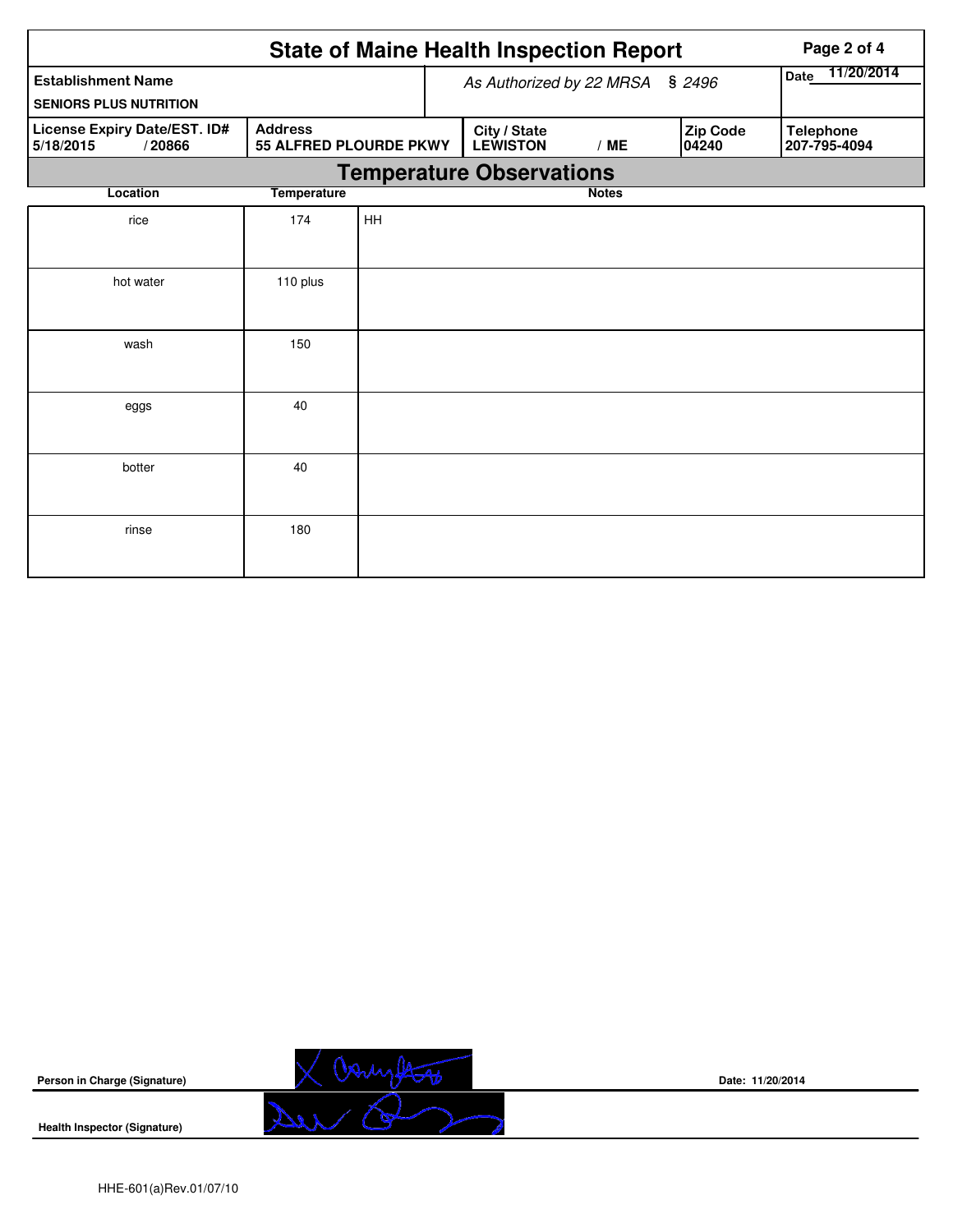|                                                                                                                                                    | Page 3 of 4                                                                                                          |  |  |  |  |  |  |  |  |  |
|----------------------------------------------------------------------------------------------------------------------------------------------------|----------------------------------------------------------------------------------------------------------------------|--|--|--|--|--|--|--|--|--|
| <b>Establishment Name</b>                                                                                                                          | 11/20/2014<br><b>Date</b>                                                                                            |  |  |  |  |  |  |  |  |  |
| <b>SENIORS PLUS NUTRITION</b>                                                                                                                      |                                                                                                                      |  |  |  |  |  |  |  |  |  |
| License Expiry Date/EST. ID#<br>5/18/2015<br>/20866                                                                                                | <b>Address</b><br><b>Zip Code</b><br>City / State<br><b>LEWISTON</b><br>ME<br><b>55 ALFRED PLOURDE PKWY</b><br>04240 |  |  |  |  |  |  |  |  |  |
| <b>Observations and Corrective Actions</b>                                                                                                         |                                                                                                                      |  |  |  |  |  |  |  |  |  |
| Violations cited in this report must be corrected within the time frames below, or as stated in sections<br>8-405.11 and 8-406.11 of the Food Code |                                                                                                                      |  |  |  |  |  |  |  |  |  |
| 14: 4-501.114. (C). (2): C: Quaternary ammonium compound solution concentration is too low or too high.                                            |                                                                                                                      |  |  |  |  |  |  |  |  |  |
| INSPECTOR NOTES: no reading in sanitizer bukets and sink--Corrected on site                                                                        |                                                                                                                      |  |  |  |  |  |  |  |  |  |
| 45: 4-202.16: N: Non-food contact surfaces are improperly designed and constructed.                                                                |                                                                                                                      |  |  |  |  |  |  |  |  |  |
| INSPECTOR NOTES: replace 1 table in dining room(tape)                                                                                              |                                                                                                                      |  |  |  |  |  |  |  |  |  |
| 45: 4-204.12: N: Equipment openings, closures and deflectors are improperly designed and constructed.                                              |                                                                                                                      |  |  |  |  |  |  |  |  |  |

INSPECTOR NOTES: replace any split door seals

54: 6-202.11: N: Lights not shielded.

INSPECTOR NOTES: replace light shield in kitchen-cracked and taped